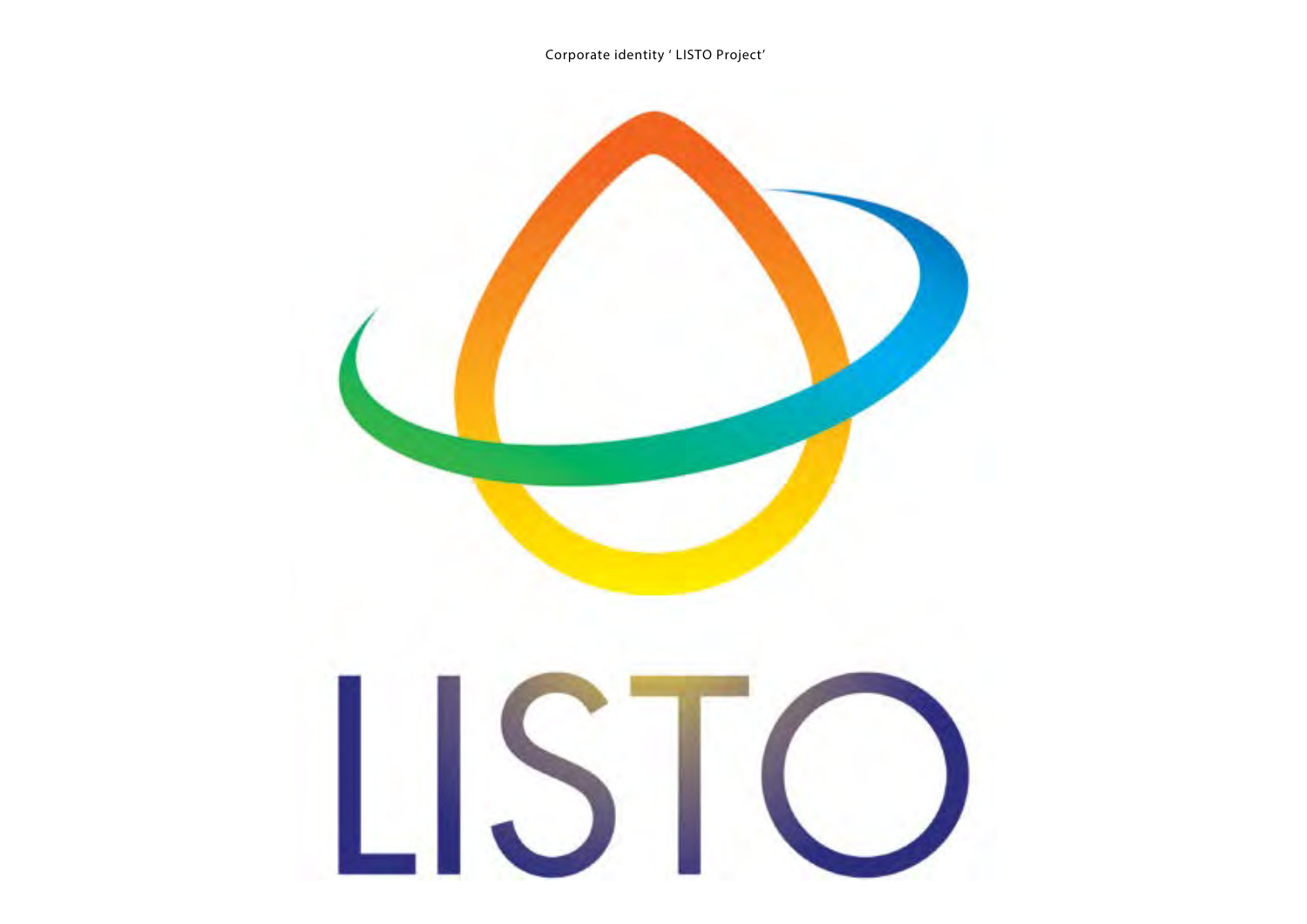### CORPORATE IDENTITY MANUAL

LISTO Project has its own corporate image. Products such as PPT, NEWSLETTERS, POSTERS,etc, should come with some guidelines that help everyone to maintain a consistant visual communication in documents and products.



Ideas, innovation, transfer of knowledge ... arise from a light bulb or dawn with a sun surrounded by the diversity of our dynamic world in continuous movement.

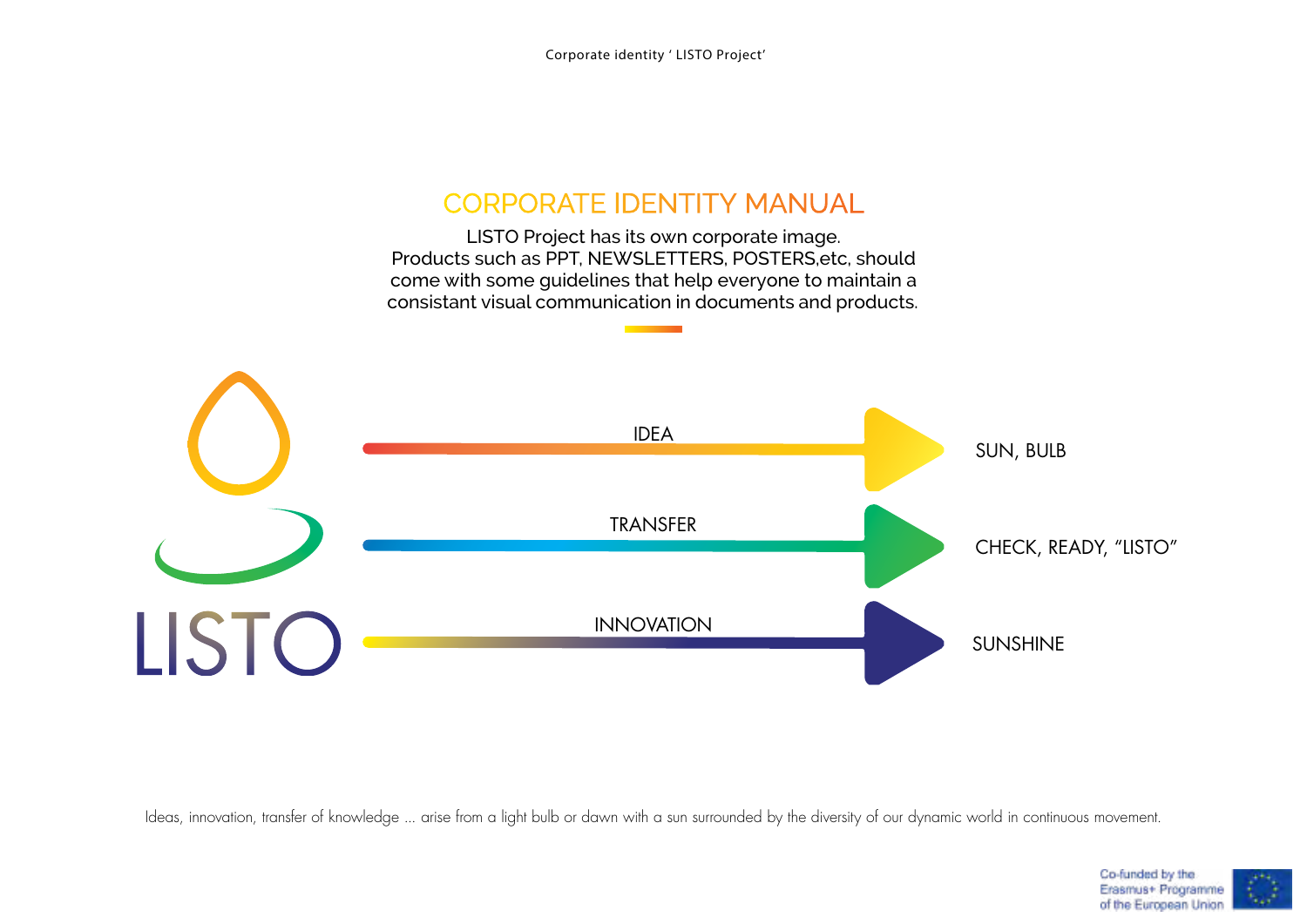### WORDMARK

'LISTO' written with the corporate typography of the Project: Futura Book

# **SYMBOL**

CMK system for printing works and RGB system for web

#### **TAGLINE**

Written with the corporate typography of the Project: Futura Book

Futura Book Aa Bb Cc Dd Ee Ff Gg Hh Ii Jj Kk Ll Mm Nn Ññ Oo Pp Qq Rr Ss Tt Uu Vv Ww Xx Yy Zz 1 2 3 4 5 6 7 8 9

## COLOR PALETTE

| <b>CMYK</b>       |              |      |    | <b>RGB</b>    |    |               |
|-------------------|--------------|------|----|---------------|----|---------------|
| 100 C 100M 16Y 4K |              |      |    | 47R 47G 125B  |    | #2f2e7d       |
| 0 C 75M 100Y 0K   |              |      |    | 242R 101G 34B |    | #f16521       |
| 100 C             | 0M 100Y 0K   |      |    | OR 174G 239B  |    | #00adef       |
| 0<                | $0M$ 100Y 0K |      |    | 255R 242G 0B  |    | <b>#11100</b> |
| 72 C              | $0M$ 100Y 0K |      |    | 57R 181G 74B  |    | #38b449       |
| 100 C 100M 100Y   |              | 100K | 0R | 0G            | 0B | #000000       |

PROYECTO DE COLABORACIÓN **ENTRE UNIVERSIDADES DE** EUROPA Y AMÉRICA LATINA

COLLABORATION PROJECT BETWEEN EUROPEAN AND LATIN AMERICAN UNIVERSITIES



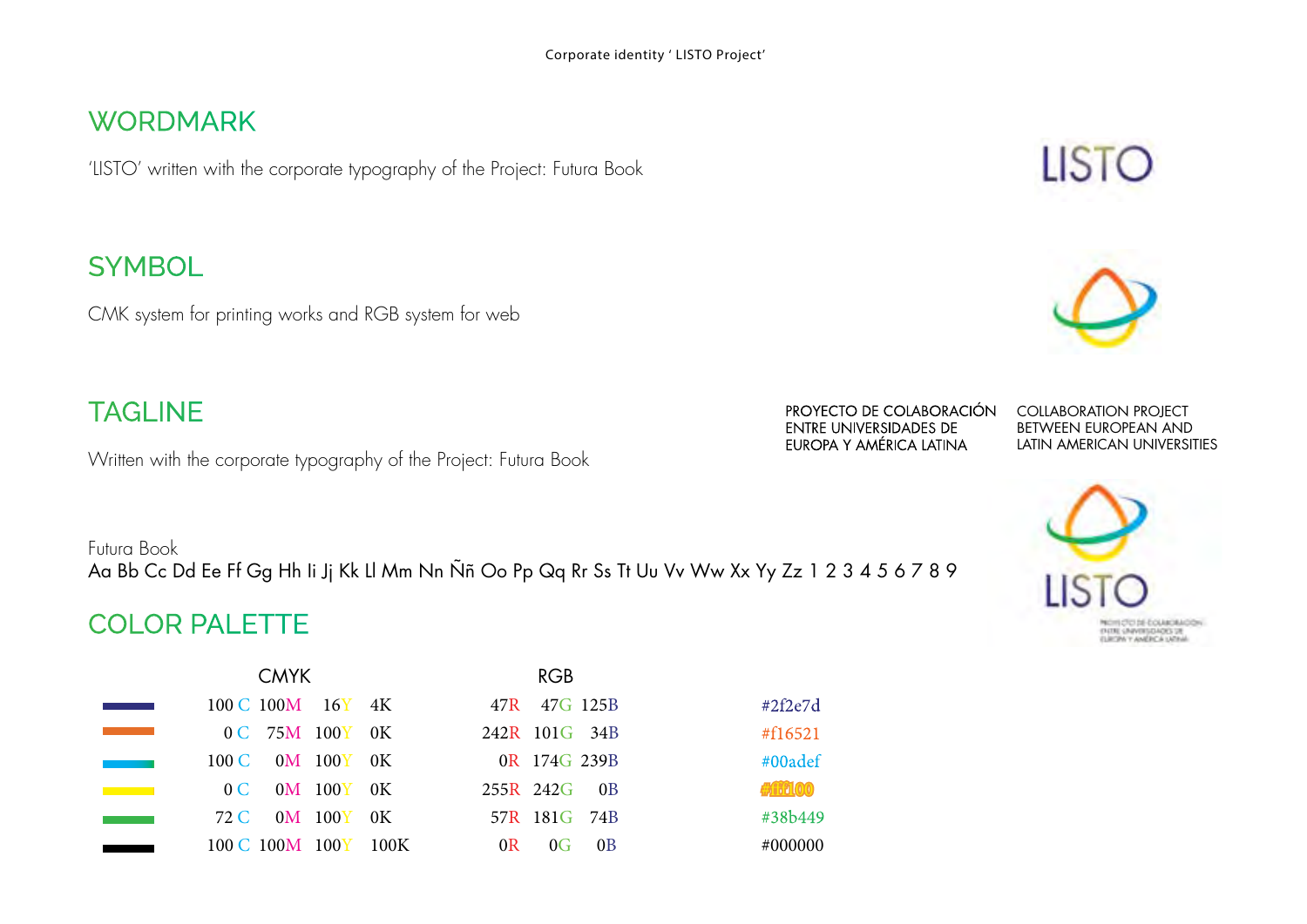# USE AND REPRESENTATION BRAND

The brand is composed in all its representations of wordbrand, symbol and tagline.

The color mark will go mainly on a white or light background, but it can also be used on dark backgrounds, this time with the wordbrand and tagline in white and the symbol in color.



PROVECTO DE COUADRACIÓN<br>ENÉRE UNIVERSIDADES DE<br>EUROPA Y AMÉRICA LATINA

**CTO DE COLABORACIÓN** LININERSIDADIES DE<br>IN.Y ANGRICA LIATINA

Co-funded by the Erasmus+ Programme of the European Union

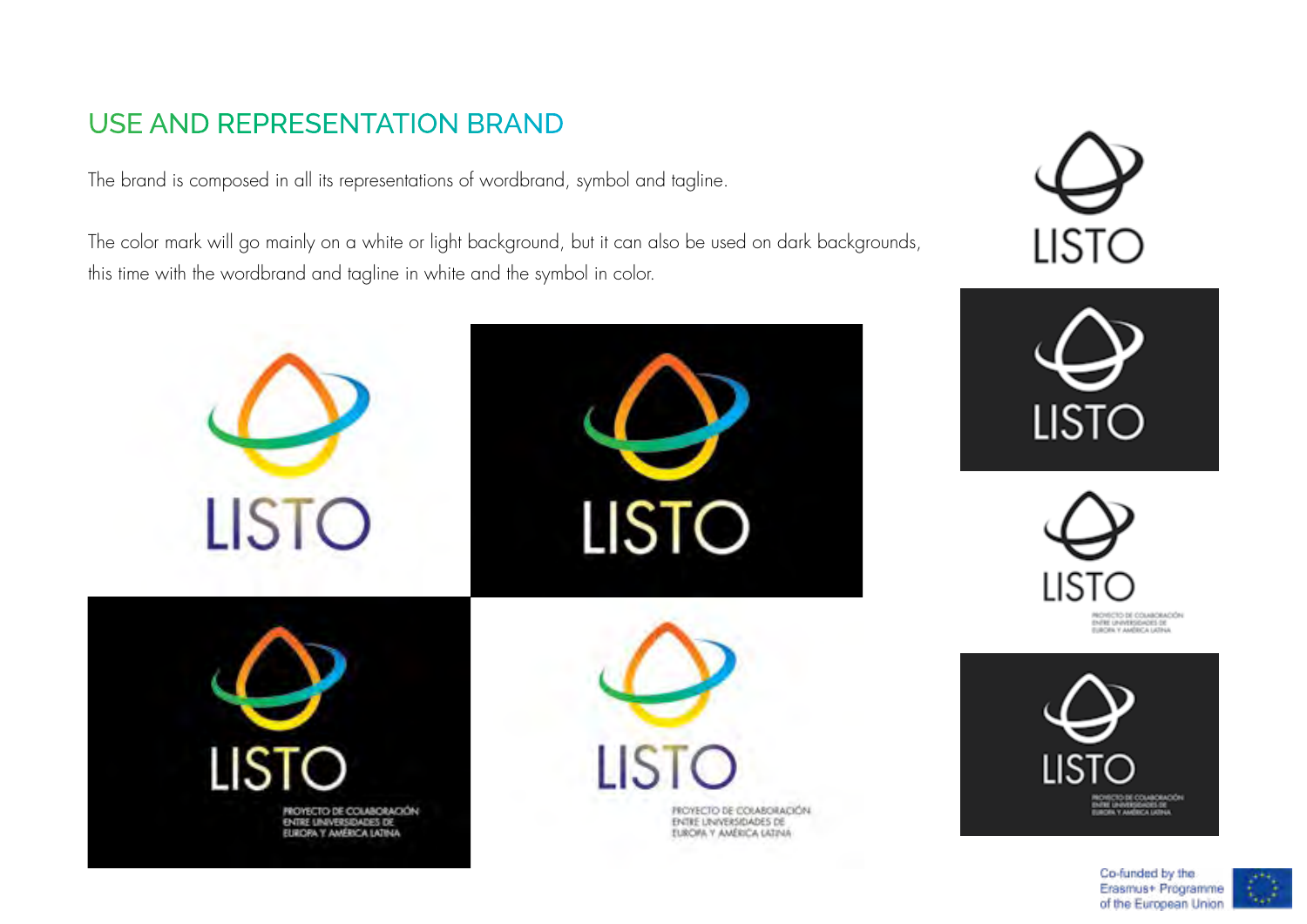# VARIATION: USE AND REPRESENTATION BRAND

The white mark can replace the color mark when the background does not give us enough contrast. This logo should be used only in exceptional situations.